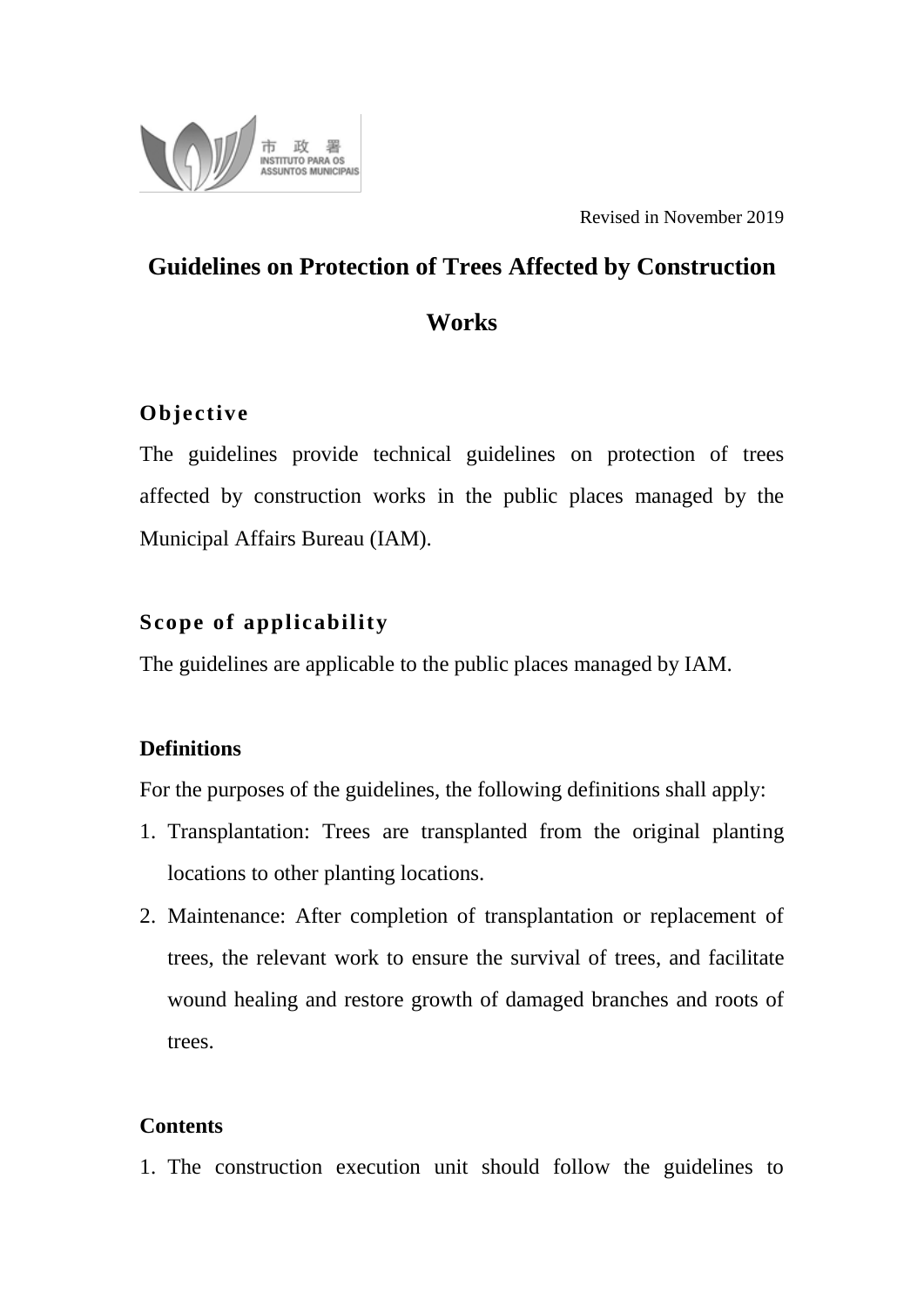implement corresponding tree protection plan.

- 2. After confirmation by IAM's technical staff in the area of trees, if it is impossible to carry out on-site preservation of trees affected by the construction work, the construction execution unit / the contractor is required to apply for the "Tree or shrub cutting licence" to IAM, and should hire a horticultural company to carry out transplantation and maintenance work in accordance with the content stated in the licence. If on-site preservation of trees is possible, it is required to protect the trees in accordance with the guidelines.
- 3. After confirmation by IAM's technical staff in the area of trees, if trees can be preserved on site, the construction execution unit / licence application unit / contractor / horticultural company should carry out the work on protection of trees affected by construction work according to the following guidelines.
	- 3.1 Conduct appropriate pruning of trees before construction work begins so as to minimise damage to tree crowns.
	- 3.2 Wrap the tree trunk with protective materials (e.g. sackcloth, soft mats and wooden strips) up to about 2 metres high (Fig. 1), or build a stable wooden case at least 1.5 metres high around the tree pit to protect the tree trunk and prevent damage to the tree trunk by heavy-duty machinery.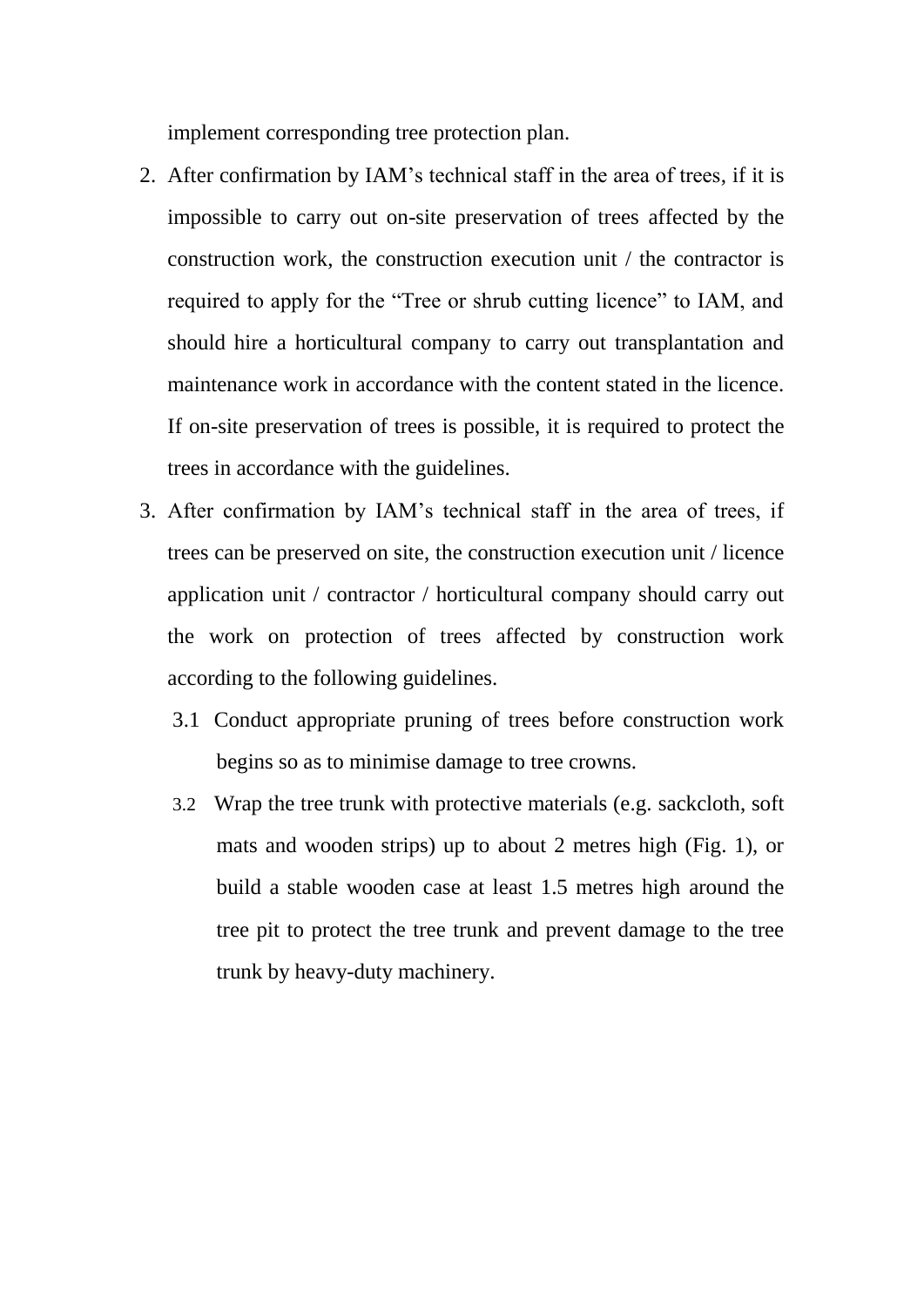

Fig. 1. Wrap the tree trunk with protective materials (e.g. sackcloth, soft mats and wooden strips) up to about 2 metres high

- 3.3 If possible, all excavation works should be carried out at least about 2 metres away from the tree trunk. If the tree trunk is relatively large and the conditions of road surface permit, the distance should be increased accordingly. In regard to the conditions of broken roots, it is necessary to fix the trees with supports to prevent collapse.
- 3.4 If construction hoardings or scaffolding ramps of buildings are required to be built beside a tree managed by IAM and their distance to the tree drip line is less than 2 metres, or they block one-fifth of the area of the tree crown and hence affecting the ventilation and light, or the distance between the excavation of site foundation on pavement and the tree trunk is less than 2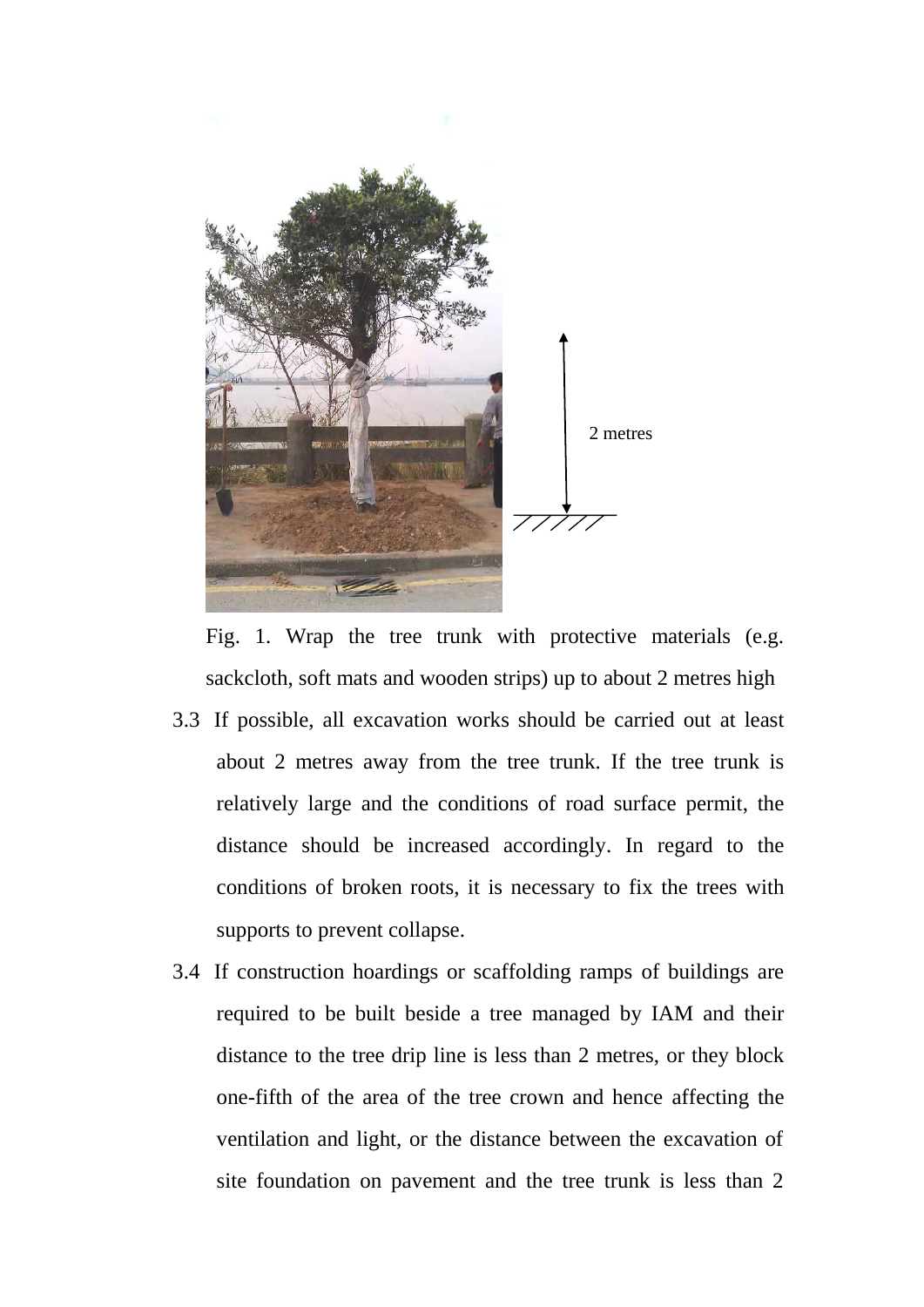metres, the construction contractor is required to apply for the "Tree or shrub cutting licence" to IAM to transplant the affected trees. If the width of the pavement does not meet the above-mentioned requirements or there are other special conditions, exception may be made after discussion with IAM's technical staff in the area of trees.

- 3.5 If the construction work is found to have damaged the trunk or root of a tree, the wounds must be treated by professional horticulturists in accordance with the following procedures:
	- A. Damaged trunk:
		- a. Cut the wounds neatly;
		- b. Spray with disinfectant;
		- c. Apply wound coating agent if the wound exceeds 10 cm in diameter.
	- B. Damaged roots:
		- a. Cut the wounds neatly;
		- b. Spray the wounds with disinfectant to minimise infection;
		- c. Disinfect the soil.
- 3.6 Miscellaneous articles and waste materials must not be accumulated at the tree base or hung up on the tree during the work period, and construction waste (e.g. cement or concrete) must not be dumped or buried in a tree pit. Acts which damage the trees such as hanging articles, lights and electrical wires up on the trees, nailing objects, putting materials on the body of trees as a support, or accumulating soil on tree stump and